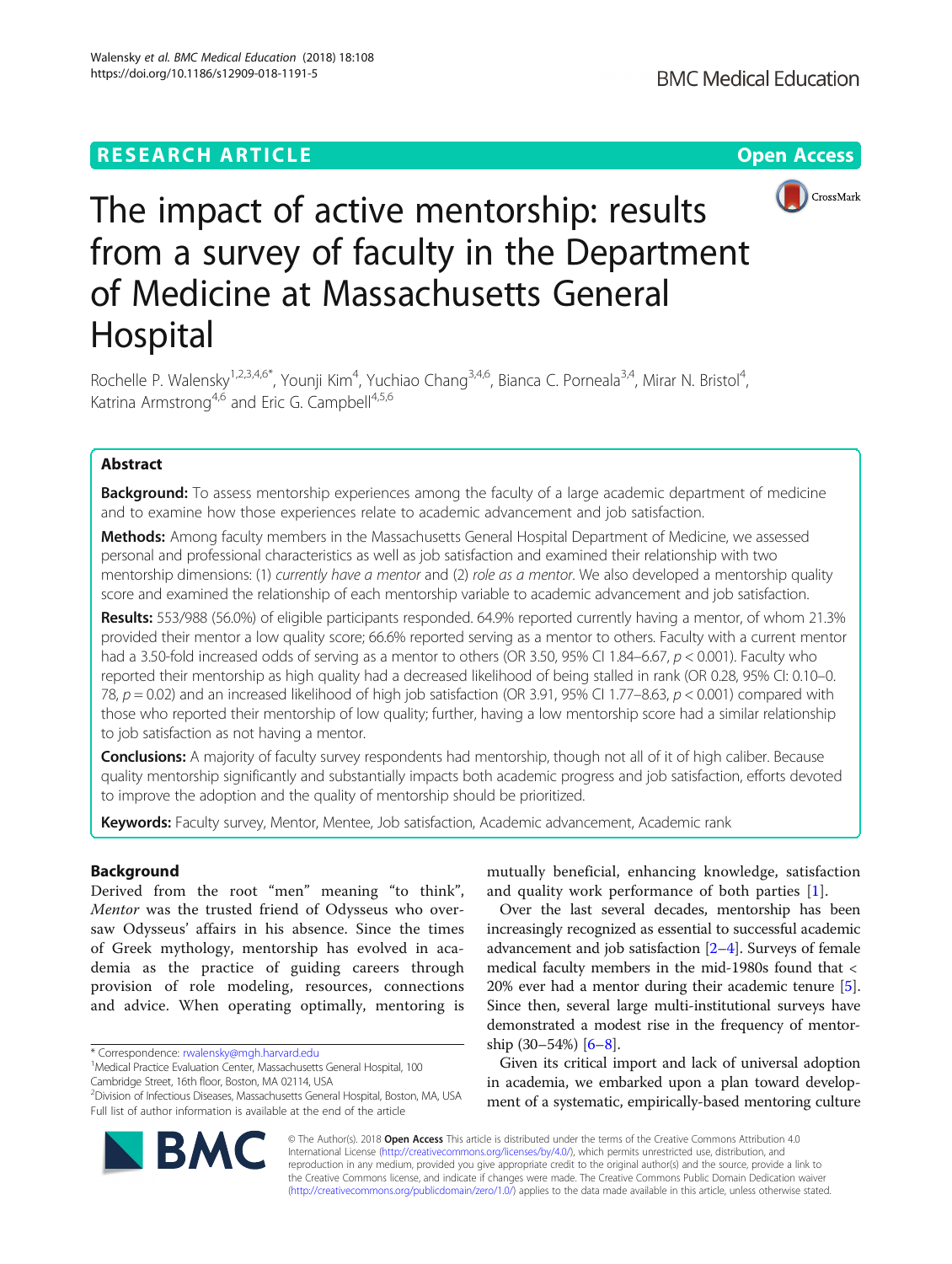in the Department of Medicine at the Massachusetts General Hospital (MGH) —a large teaching hospital affiliated with Harvard Medical School (HMS). We began by conducting a mentorship needs assessment among the nearly 1000 full-time faculty in the department. Using a selfadministered, electronic survey of faculty, we sought to examine the factors associated with mentorship, with faculty serving in mentorship roles to others, and with mentorship quality. We also examined how these mentorship variables are associated with academic advancement and overall job satisfaction.

# Methods

# Survey instrument and variables

We developed a 12-page survey that took approximately 15 min to complete. Survey items were developed in one of three ways: some were taken from previously administered faculty surveys; some were modified from existing items; and some were developed de novo. Questions were related to the following domains: personal demographics; professional characteristics; job satisfaction; mentoring; and prospects for promotion (as well as other domains not reported here). Personal characteristics measured on the survey included (among others), gender, race, ethnicity, and number of dependent children (< 21 years). The race variable was grouped into two categories—under-represented minority in medicine or non-under-represented minority in medicine (White/Asian). Gender was also collapsed into two categories—male or female. Professional characteristics included academic rank (instructor, assistant professor, associate professor, or professor) and Harvard Medical School (HMS) promotional pathway (Investigator, Clinical Expertise and Innovation, or Teaching and Educational Leadership).

While the MGH Department of Medicine endorses, encourages, and facilitates mentorship, there were no established formal mentorship assignments at the time of this survey. Mentorship questions were thus intended to assess faculty perceptions related to what a mentor traditionally provides, rather than the examination of a conventional program or intervention. In the survey, mentorship was defined as "someone who serves as a career role model and who advises, guides and promotes his or her mentee's career or training." Experiences with mentorship were measured through individual questions about whether faculty currently had a mentor or served as a mentor to someone else and through a series of questions asking the quality of their current mentors' performance. Faculty evaluated the quality of their mentors on a 5-point Likert scale in a total of ten areas, ranging from assistance they received in review of scientific work or grants to provision of opportunities for career advancement to advice about work/family balance (See Additional file [1](#page-6-0) for a copy of the survey) [\[9](#page-7-0)].

## Survey sample

Email contact information for all faculty in the Department of Medicine at MGH was obtained from the Department of Medicine faculty affairs tracking database which includes data on HMS professorial rank (instructor to professor). Of the faculty identified in these databases, we identified 988 holding full-time faculty appointments in the MGH Department of Medicine and HMS.

# Survey administration and response rate

We received Partners HealthCare Human Subjects Committee Exemption (Protocol Number 2016P000935) to conduct the online survey. The survey was first disseminated via email invitation on June 1, 2016, using the Research Electronic Data Capture (REDCap) secure, web-based application hosted at Massachusetts General Hospital [\[10](#page-7-0)]. Each eligible participant was provided a unique link for survey completion; no incentives were offered. Non-respondents were sent survey reminders and their individual links on June 8, 15, and 27; the survey was closed on June 30, 2016. Among the 988 eligible participants, 553 completed the survey yielding an overall response rate of 56.0%. Once data collection was complete, all information linking individual faculty to their survey responses was destroyed, creating a completely anonymous dataset.

# Data analysis

To isolate the impact of active ongoing mentorship, respondents were categorized as currently having a mentor, previously having a mentor (but not currently), or never having a mentor. For those who reported they currently had a mentor, we inquired about mentorship quality (those without a current mentor were excluded). To evaluate quality, the survey inquired "in your experience at MGH, how well has your mentor(s) done in providing…" We then asked faculty to consider areas, among others, including review of scientific work, assistance in grant writing, advice about promotions, advice as a clinician, researcher or teacher, and opportunities for career advancement (see Additional file [1](#page-6-0), Section E for complete list of quality questions). Because mentorship quality evaluated a diverse menu of mentorship activities – not all of which were relevant for all promotional pathways – we included scores of those who responded to at least 5 of 10 questions related to their mentor's performance. We then created a mentorship score by averaging the results from the responded questions. Of a maximum average score of 5, we dichotomized results as low  $(< 3)$  and high  $(\geq 3)$  scores.

Excluding professors, we combined data from questions related to current academic rank and year of appointment to that rank, to estimate the median duration of time spent in each rank. To examine the relationship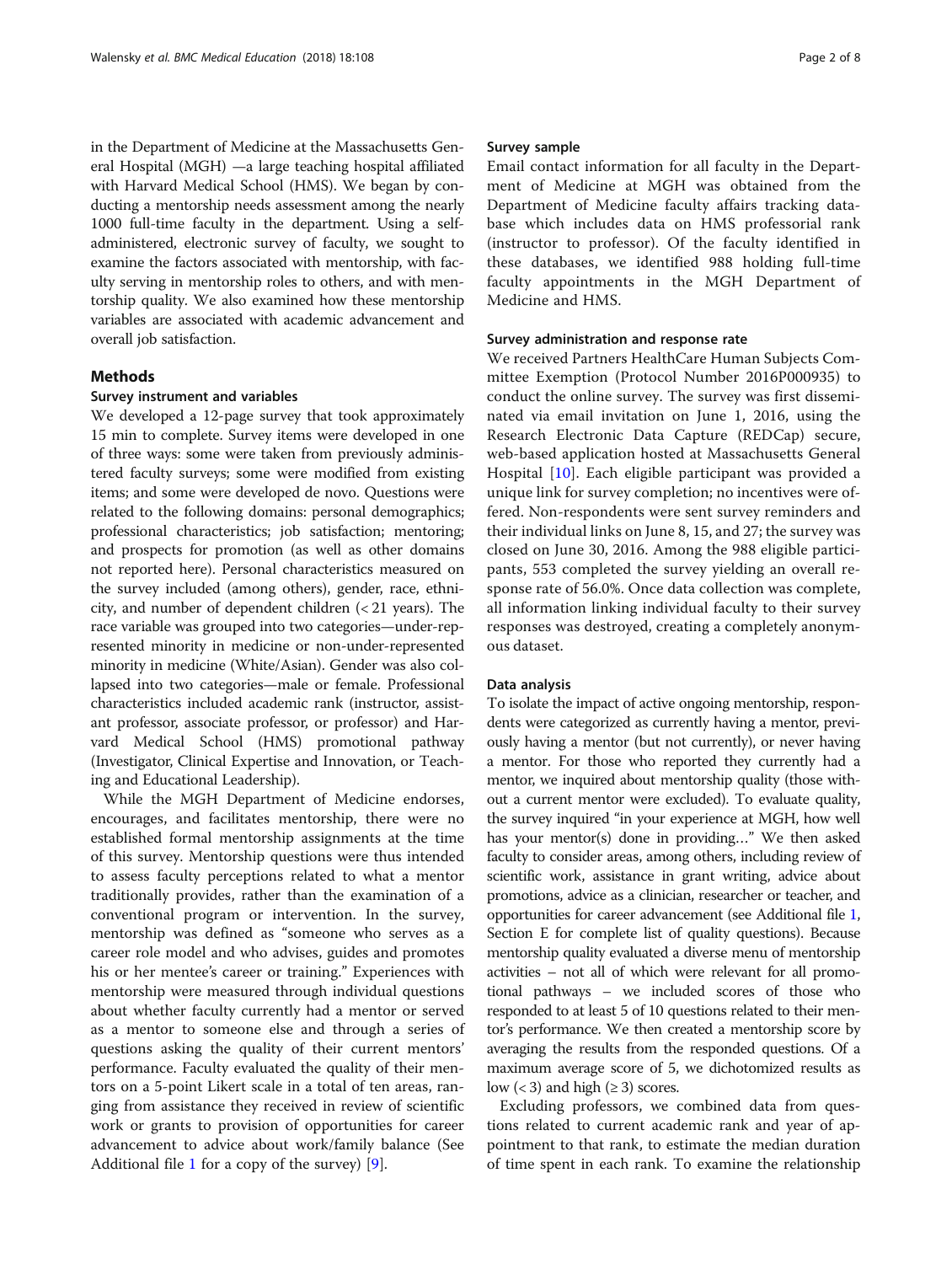<span id="page-2-0"></span>of mentorship to academic progress, we created a variable "stalled in rank" (stalled) where stalled faculty members were those who have spent more than three times the median number of years in their current academic rank (mean and median results were similar for this variable). With this definition, a faculty member was considered stalled if s/he was an instructor for > 9 years, an assistant professor for > 12 years, and an associate professor for  $> 15$  years.

While we inquired about many aspects of job satisfaction, we measured job satisfaction with the single global survey item, "Overall how satisfied are you with your current position at MGH?" Responses from the 5-point Likert scale (very unsatisfied, unsatisfied, neither, satisfied, very satisfied) were collapsed to three categories for analysis: strongly satisfied, somewhat satisfied and not satisfied (inclusive of all other answers).

We considered four outcome variables for analysis: currently have a mentor, role as a mentor, stalled in rank and job satisfaction. The common predictors for all outcomes were gender, race, professional rank, and academic pathway. Depending on the outcome, we also considered other predictors that might have potential effects on the particular outcome, which included currently have a mentor, having any dependents, and mentorship score. Currently have a mentor and stalled were also evaluated as predictors for overall satisfaction.

Using univariate analysis, we examined the distribution of each survey item. In bivariate analysis, we used Chisquare tests to assess any relationship between the mentorship outcome variables and predictor variables. To test the independent effects of each predictor, we conducted multivariate analyses of the two outcomes using logistic regression models. Missing data were excluded from the analysis using the listwise deletion approach. All statistical tests were two-sided with a significance level of < 0.05. Analyses were performed using SAS version 9.4 (SAS Institute, Cary, NC).

# Results

# Characteristics of the respondents

Of the 553 respondents, 55.7% were male, similar to the male proportion of faculty in the MGH Department of Medicine (57.8%, Table 1). Largely corresponding to the departmental rank distribution, instructors represented 44.6%, assistant professors 30.4%, associate professors 14.4%, and professors 10.6% of all respondents. Most respondents were on the Investigator pathway (45.0%), followed by the Clinical Expertise (37.7%) and the Teaching and Educational Leadership (17.2%) pathways.

# Currently have a mentor at MGH

Excluding those who had a mentor in the past, 74.3% of the respondents reported they currently have a mentor at the

|                                            | $\mathcal N$ | $%$ b | $%$ <sup>a</sup> |
|--------------------------------------------|--------------|-------|------------------|
| Demographic characteristics:               |              |       |                  |
| Gender <sup>a</sup>                        |              |       |                  |
| Male                                       | 308          | 55.7  | 57.8             |
| Female                                     | 245          | 44.3  | 42.2             |
| Race                                       |              |       |                  |
| Non-minority <sup>c</sup>                  | 514          | 94.0  | N/A              |
| Minority                                   | 33           | 6.0   | N/A              |
| Have any dependents                        |              |       |                  |
| No                                         | 213          | 39.2  | N/A              |
| Yes                                        | 330          | 60.8  | N/A              |
| Professional characteristics:              |              |       |                  |
| Rank <sup>a</sup>                          |              |       |                  |
| Instructor                                 | 245          | 44.6  | 50.3             |
| Assistant Professor                        | 167          | 30.4  | 26.1             |
| Associate Professor                        | 79           | 14.4  | 13.9             |
| Professor                                  | 58           | 10.6  | 9.7              |
| Pathway                                    |              |       |                  |
| Investigator                               | 222          | 45.0  | N/A              |
| Non-investigator                           | 271          | 55.0  | N/A              |
| Have a mentor at MGH                       |              |       |                  |
| Never                                      | 96           | 20.9  | N/A              |
| Currently                                  | 298          | 64.9  | N/A              |
| Previously                                 | 65           | 14.2  | N/A              |
| Mentorship scored <sup>d</sup>             |              |       |                  |
| Low $(< 3)$                                | 59           | 21.3  | N/A              |
| High $(23)$                                | 218          | 78.7  | N/A              |
| Serves as a mentor to others               |              |       |                  |
| Yes                                        | 325          | 66.6  | N/A              |
| No                                         | 163          | 33.4  | N/A              |
| Primary mentor is person to whom I reportd |              |       |                  |
| No                                         | 94           | 32.0  | N/A              |
| Yes                                        | 200          | 68.0  | N/A              |
| Stalled <sup>e</sup>                       |              |       |                  |
| Yes                                        | 70           | 15.8  | N/A              |
| No                                         | 374          | 84.2  | N/A              |

MGH Massachusetts General Hospital, DOM Department of Medicine <sup>a</sup>For the DOM population, gender and rank were from the faculty affairs tracking database; race and promotional pathway were not available from this database. For the survey respondents, gender and rank were from survey responses, supplemented (i.e. missing data) by tracking database bPercentages among respondents to each characteristic question c Non-minority includes Whites and Asians

<sup>d</sup>Mentorship score and whether or not a primary mentor is a direct supervisor were assessed only among faculty who currently have a mentor eThe stalled variable excludes faculty with the rank of Professor

 $(N - 988)$ 

Respondents ( $N = 553$ ) MGH DOM<sup>a</sup>

## Table 1 Cohort characteristics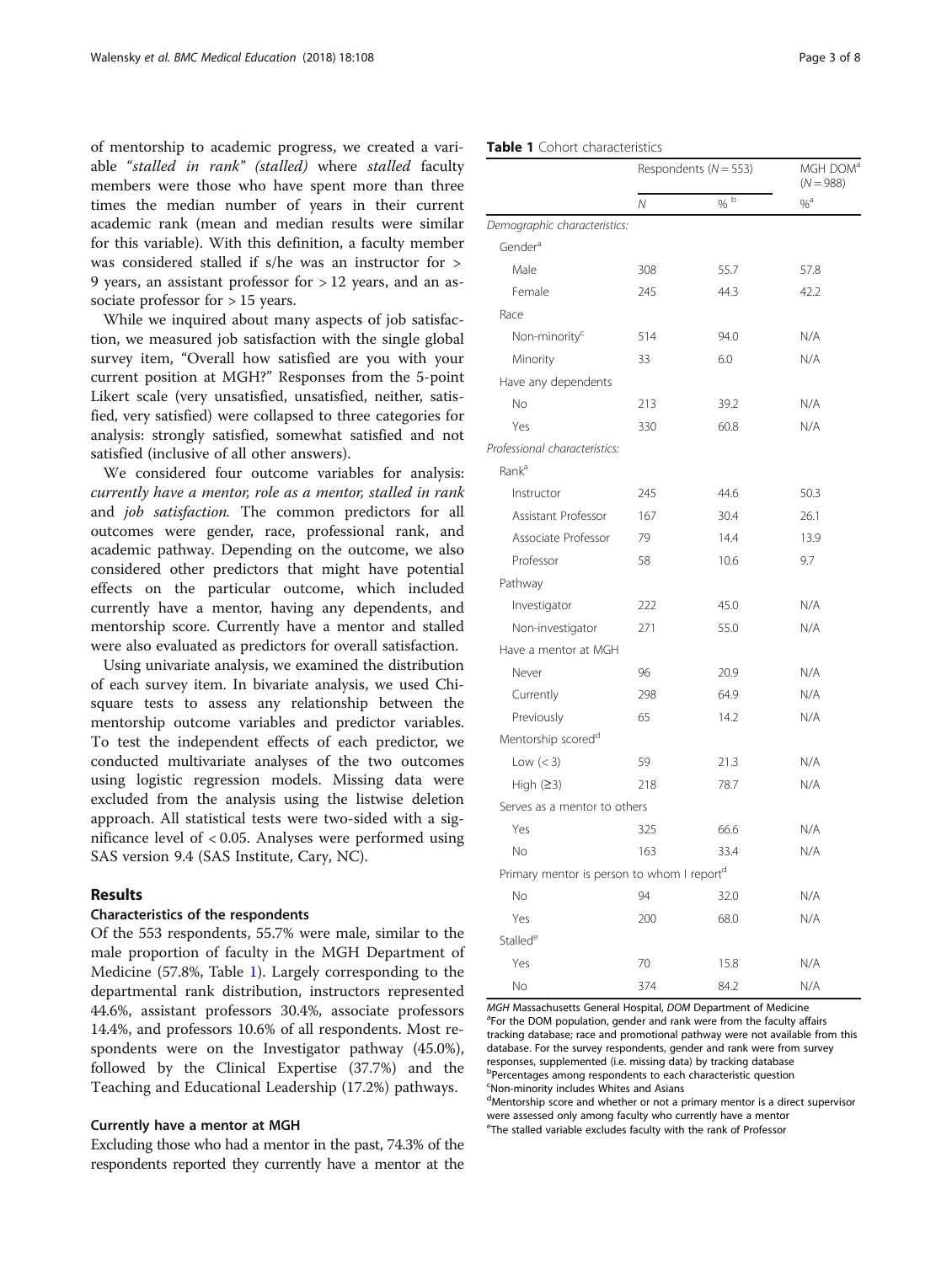MGH. In bivariate analyses, rates of current mentorship did not vary significantly by gender or minority status. However, significantly more instructors (83.1%) reported currently having a mentor compared to assistant (69.0%), associate (63.0%) or full professors (64.1%,  $p = 0.002$ ). Further, compared to faculty on the HMS Investigator promotional pathway, fewer reported currently having a mentor at MGH if they were on the non-investigator pathways (61.7% vs. 89.3% p < 0.001, Table 2, Left).

In the multivariate model that included gender, race, rank and academic pathway, assistant professors, associate professors, and professors had over a 2-fold decreased odds of currently having a mentor compared to instructors. When assistant professors were used as the referent group, associate professors and professors did not demonstrate a significant difference in the odds of currently having a mentor at MGH. Similar results were demonstrated for those on the non-investigator pathways (OR 0.15, 95% CI: 0.08–0.27, p < 0.001) in that they had over a 6-fold decreased odds of currently having a mentor, compared to those on the investigator pathway (Table 2, Right).

## Role as a mentor

Overall, 325 (66.6%) of faculty respondents reported serving as a mentor to someone else at the MGH. In

| Table 2 Predictors of currently having a mentor at MGHa, b |  |  |
|------------------------------------------------------------|--|--|
|------------------------------------------------------------|--|--|

|                                  | <b>Bivariate Analysis</b> |            | Multivariate Analysis |                       |                 |  |
|----------------------------------|---------------------------|------------|-----------------------|-----------------------|-----------------|--|
|                                  | Yes, n/N (%)              | p-value OR |                       | 95% CI                | <i>p</i> -value |  |
| Gender                           |                           |            |                       |                       |                 |  |
| Male                             | 152/209 (72.7)            | 0.45       | Ref                   |                       |                 |  |
| Female                           | 146/192 (76.0)            |            | 1.15                  | $0.68 - 1.93$         | - 0.61          |  |
| Race                             |                           |            |                       |                       |                 |  |
| Non-minority                     | 276/372 (74.2)            | 0.84       | Ref                   |                       |                 |  |
| Minority                         | 19/25 (76.0)              |            | 0.99                  | $0.35 - 2.82$         | O 99            |  |
| Rank                             |                           |            |                       |                       |                 |  |
| Instructor                       | 157/189 (83.1)            | 0.002      | Ref                   |                       |                 |  |
| Assistant Professor <sup>c</sup> | 87/126 (69.0)             |            | 0.40                  | $0.22 - 0.73$         | 0.002           |  |
| Associate Professor              | 29/46 (63.0)              |            | 0.30                  | $0.14 - 0.68$         | 0.004           |  |
| Professor                        | 25/39 (64.1)              |            | 0.17                  | $0.07 - 0.42 < 0.001$ |                 |  |
| Pathway                          |                           |            |                       |                       |                 |  |
| Investigator                     | 158/177(89.3) < 0.001     |            | Ref                   |                       |                 |  |
| Non-investigator                 | 127/206 (61.7)            |            | 0.15                  | $0.08 - 0.27 < 0.001$ |                 |  |

<sup>a</sup>Outcome variable was assessed by asking the following question: "Do you currently have at least one person at Massachusetts General Hospital who you consider to be mentor?'

bivariate analysis, the frequency of serving as a mentor did not vary significantly by race, but did by many other demographics variables examined including: gender (male 74.5%, female 56.2%,  $p < 0.001$ ); academic rank (ranging from instructor 50.0% to professor 94.6%,  $p < 0$ . 001); promotional pathway (investigator 77.4%, noninvestigator 59.5%,  $p < 0.001$ ) and whether the faculty currently had a mentor him/herself (never 50.0%, yes 67. 7% and previously 75.0%,  $p = 0.001$ ).

In multivariate analyses, females remained less likely to serve as a mentor  $(0.57, 95\% \text{ CI } 0.35-0.91, p = 0.02)$ . Compared to instructors, assistant professors (3.40, 95% CI: 2.00–5.79,  $p < 0.001$ ), associate professors (11.5, 95%) CI: 4.35–30.5,  $p < 0.001$ ), and professors (19.8, 95% CI: 5. 51–71.4,  $p < 0.001$ ) were all more likely to serve as a mentor, in a dose-response fashion (Table [3](#page-4-0), Right). Further, those who reported having a mentor themselves had a 3.5-times increased odds of mentoring others (OR 3.50, 95% CI: 1.84–6.67, p < 0.001). Faculty on noninvestigator promotional pathways also tended to have less frequently served as a mentor, though this bordered on statistical significance. However, serving as a mentor was not significantly associated with a faculty member being stalled in rank (OR 0.93, 95% CI: 0.47–1.84,  $p = 0$ . 83), after controlling for other factors.

# Mentorship as it relates to stalled in rank

Among respondents, we found 15.8% of faculty were stalled in rank (Table [1](#page-2-0)). In bivariate analysis, compared to faculty who had mentors with a high mentorship score (5.6%), faculty without mentors (26.6%), those who only previously had a mentor (28.0%), or those whose mentors had a low score (14.8%) were significantly more likely to be stalled ( $p < 0.001$ , see Table [4,](#page-5-0) left, for other significant associations). In multivariate analysis, faculty who rated their mentor with a high score had over 3.5 fold less likely odds of being stalled (OR 0.28, 95% CI: 0. 10–0.78,  $p = 0.02$ ); and faculty who never had a mentor were even more likely to be stalled compared to those providing a low mentorship score (3.38, 95% CI 1.13–10. 2,  $p = 0.03$ , Table [4,](#page-5-0) right).

## Mentorship at it relates to job satisfaction

Of the respondents, almost a third (31.5%) of faculty reported that they are 'strongly satisfied' with their current position. In bivariate analysis, responses to the satisfaction question were significantly associated with currently having a mentor and the mentorship quality score (Table [5](#page-6-0), left, for other significant associations). In multivariate analysis, those with high mentorship scores had nearly a 4-fold odds of reporting strong job satisfaction (OR 3.91, 95% CI 1.77–8.63,  $p < 0.001$ , Table [5,](#page-6-0) right).

<sup>&</sup>lt;sup>b</sup>This analysis excluded those who noted they had a mentor in the past (but not currently)

<sup>&</sup>lt;sup>c</sup>When Assistant Professors were used as the referent group, there was no statistically significant difference between Associate Professors and Assistant Professors (OR 0.75, 95% CI 0.34–1.68) but there was a trend toward Professors less frequently having a current mentor than Assistant Professors (OR 0.43 95% CI 0.17–1.04)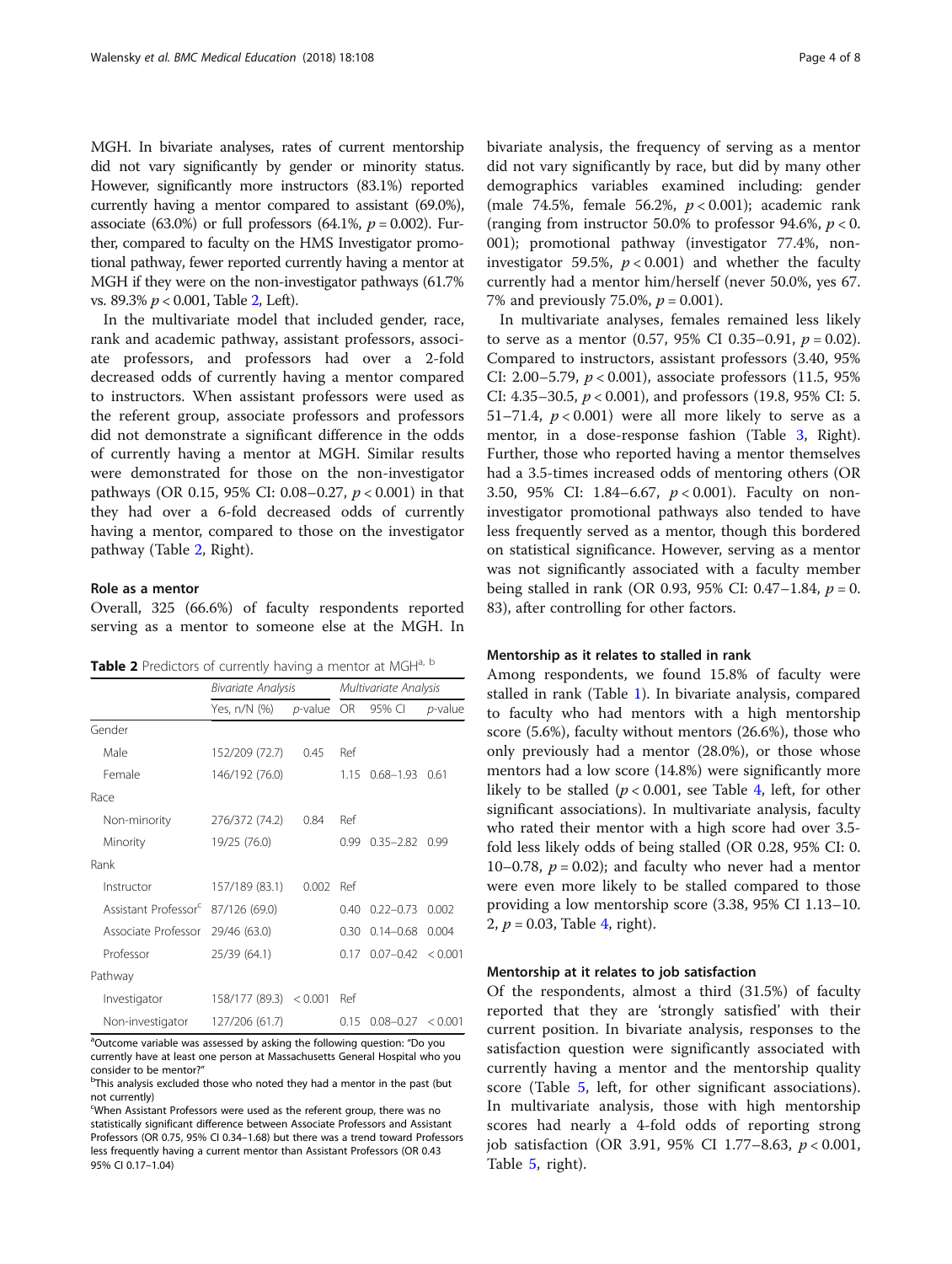<span id="page-4-0"></span>Table 3 Predictors of having a role as a mentor at MGH<sup>a</sup>

|                                    | Bivariate Analysis                                         |       | Multivariate Analysis |                          |            |
|------------------------------------|------------------------------------------------------------|-------|-----------------------|--------------------------|------------|
|                                    | Yes, n/N (%) p-value                                       |       | OR                    | 95% CI                   | $p$ -value |
| Gender                             |                                                            |       |                       |                          |            |
| Male                               | 207/278(74.5) < 0.001                                      |       | Ref                   |                          |            |
| Female                             | 118/210 (56.2)                                             |       | 0.57                  | $0.35 - 0.91$ 0.02       |            |
| Race                               |                                                            |       |                       |                          |            |
| Non-minority                       | 303/454 (66.7) 0.53                                        |       | Ref                   |                          |            |
| Minority                           | 19/31 (61.3)                                               |       | 1.62                  | $0.67 - 3.91$ 0.28       |            |
| Rank                               |                                                            |       |                       |                          |            |
| Instructor                         | 107/214(50.0) < 0.001                                      |       | Ref                   |                          |            |
| Assistant Professor                | 104/150 (69.3)                                             |       | 3.40                  | $2.00 - 5.79 < 0.001$    |            |
| Associate Professor 60/67 (89.6)   |                                                            |       | 11.5                  | $4.35 - 30.5 < 0.001$    |            |
| Professor                          | 53/56 (94.6)                                               |       |                       | $19.8$ 5.51-71.4 < 0.001 |            |
| Pathway                            |                                                            |       |                       |                          |            |
| Investigator                       | $161/208$ (77.4) < 0.001                                   |       | Ref                   |                          |            |
| Non-investigator 153/257 (59.5)    |                                                            |       | 0.63                  | $0.38 - 1.04$ 0.07       |            |
| Have a mentor at MGH               |                                                            |       |                       |                          |            |
| Never                              | 49/98 (50.0)                                               | 0.001 | Ref                   |                          |            |
| Currently                          | 197/291 (67.7)                                             |       | 3.50                  | $1.84 - 6.67 < 0.001$    |            |
| Previously                         | 48/64 (75.0)                                               |       | 2.88                  | $1.19 - 6.95$            | 0.02       |
| Stalled <sup>b</sup>               |                                                            |       |                       |                          |            |
| <b>No</b>                          | 228/351 (65.0)                                             | 0.09  | Ref                   |                          |            |
| Yes<br>$a \sim$<br>and the Library | 35/65 (53.8)<br>and of the countries of the Contractors of |       | 0.93                  | $0.47 - 1.84$ 0.83       |            |

<sup>a</sup>Outcome variable was assessed by asking the following question "How many people do you currently mentor?" If faculty had at least one mentee, then they were considered having a role as a mentor

<sup>b</sup>Excluding those who had a mentor in the past (not currently) and those of professor rank

# **Discussion**

Among faculty in the Department of Medicine at the MGH, we found substantial variation in mentorship experiences. Mentorship deficiencies are most notable among faculty who are not on the research "Investigator" promotion pathway. That is, faculty whose careers are focused on "Clinical Education and Innovation" or "Teaching and Educational Leadership" are among the faculty most likely not to have mentorship. Given that the National Institutes of Health has an embedded component of mentorship through the K-series awards, these results are not surprising; mentors are, by definition, a required peer-reviewed component of federal funding, funding which is fundamental toward investigator independence [\[11](#page-7-0)]. However, in these other important academic pathways, such national mentorship standards are less institutionalized and fostered; these non-investigator pathways might similarly benefit from clearer roles with respect to mentorship, including academic promotion related to the success of their mentees.

We also find that faculty who had mentors themselves were over 3-fold more likely to provide mentorship to others. As faculty on either the clinical or teaching academic pathways were less likely to have mentors themselves, trends suggested that they were subsequently and independently less likely to serve as one. These results imply the need for investments in mentoring activities targeted to faculty with these alternative but critical academic missions of patient care and medical education to break this potentially perpetuating cycle.

When we examine mentoring quality, we find that 21. 3% of faculty report relatively low mentor quality. Research suggests that quality mentorship in academic medicine is essential to faculty productivity, job satisfaction and retention  $[4, 7, 8]$  $[4, 7, 8]$  $[4, 7, 8]$  $[4, 7, 8]$  $[4, 7, 8]$  $[4, 7, 8]$ . Our results are consistent with, and further enhance, these findings. We demonstrate that academic advancement – using a newlydefined stalled in rank surrogate definition – is significantly and inversely associated with scores of excellence in mentorship. Faculty with high-quality mentors are significantly less likely to be stalled in rank. Additionally, we find that faculty with low-quality mentors fare similarly to those without a mentor at all. In a similar vein, faculty who report high-quality mentors are nearly 4 fold more likely to also strongly endorse high job satisfaction. Faculty who endorse poor-quality mentors also report poor job satisfaction, and those who never had a mentor fare even worse on this satisfaction outcome.

While our study focused on having any mentor, there is a growing literature suggesting that a single mentor is, in fact, not enough. Many such "dyad" mentoring programs – where faculty are paired with individual protégés – are met with only variable success, and likely reporting bias [\[12](#page-7-0)–[14\]](#page-7-0). More frequently touted now are the preference for mentorship teams, where mentees are able to draw from a menu of more senior faculty who offer diverse opinions, backgrounds and areas of expertise and who collectively offer a wide representation of potentially tap-able networks [[11,](#page-7-0) [15\]](#page-7-0). The paucity of currently available mentors, the need for several mentors for each individual, the expansion of the numbers of faculty needing mentorship, and the productivity pressures on today's faculty – both junior and senior – can create the current mentorship supply and demand problems that may contribute to our survey results [\[2](#page-7-0)].

While the concept of "mentorship malpractice" – where a mentoring relationship is counterproductive and even harmful to a mentee – is well-documented [[16\]](#page-7-0), less well-described is "mentorship benign neglect." Our study finds that faculty who report having no current mentor (36%) fare similarly to those with poor quality mentors on the important outcome of job satisfaction. These findings emphatically highlight that simply "having a mentor" is not the only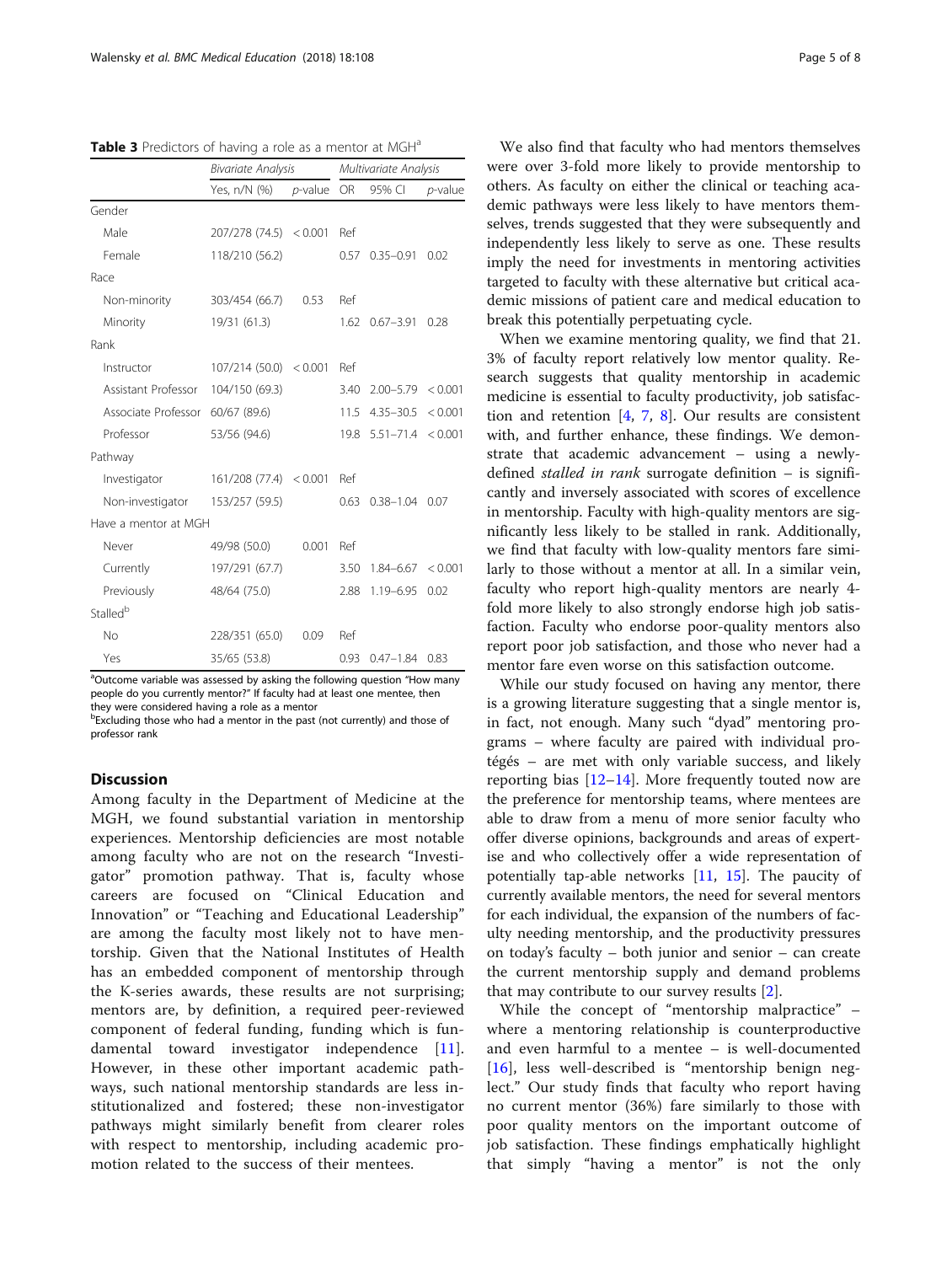| Page 6 o |  |
|----------|--|
|          |  |

<span id="page-5-0"></span>

|                                | <b>Bivariate Analysis</b> |            |           | Multivariate Analysis |            |  |
|--------------------------------|---------------------------|------------|-----------|-----------------------|------------|--|
|                                | Yes, n/N (%)              | $p$ -value | <b>OR</b> | 95% CI                | $p$ -value |  |
| Gender                         |                           |            |           |                       |            |  |
| Male                           | 41/233 (17.6)             | 0.27       | Ref       |                       |            |  |
| Female                         | 29/211 (13.7)             |            | 0.77      | $0.39 - 1.53$         | 0.46       |  |
| Race                           |                           |            |           |                       |            |  |
| Non-minority                   | 69/409 (16.9)             | 0.04       | Ref       |                       |            |  |
| Minority                       | 1/33(3.0)                 |            | 0.17      | $0.02 - 1.36$         | 0.09       |  |
| Rank <sup>b</sup>              |                           |            |           |                       |            |  |
| Instructor                     | 43/225 (19.1)             | 0.13       | Ref       |                       |            |  |
| Assistant Professor            | 17/148 (11.5)             |            | 0.52      | $0.24 - 1.11$         | 0.09       |  |
| Associate Professor            | 10/71 (14.1)              |            | 0.19      | $0.06 - 0.66$         | 0.009      |  |
| Pathway                        |                           |            |           |                       |            |  |
| Investigator                   | 14/182 (7.7)              | < 0.001    | Ref       |                       |            |  |
| Non-investigator               | 49/238 (20.6)             |            | 1.42      | $0.62 - 3.25$         | 0.40       |  |
| Have any dependents            |                           |            |           |                       |            |  |
| No                             | 36/156 (23.1)             | 0.002      | Ref       |                       |            |  |
| Yes                            | 33/282 (11.7)             |            | 0.57      | $0.29 - 1.13$         | 0.11       |  |
| Mentorship Score               |                           |            |           |                       |            |  |
| Low $(< 3)$                    | 8/54 (14.8)               | < 0.001    | Ref       |                       |            |  |
| High $(23)$                    | 11/195 (5.6)              |            | 0.28      | $0.10 - 0.78$         | 0.02       |  |
| Previously had a mentor at MGH | 14/50 (28.0)              |            | 1.81      | $0.64 - 5.10$         | 0.26       |  |
| Never had a mentor at MGH      | 21/79 (26.6)              |            | 3.38      | $1.13 - 10.2$         | 0.03       |  |

<sup>a</sup>Outcome was measured by subtracting the year when current rank was assigned from current year 2016. A faculty was considered stalled if one has been in the current rank for more than three times the median time in a given range; that is, > 9 years for an instructor, > 12 years for an assistant professor, and > 15 years for an associate professor

<sup>b</sup>Professors were excluded in the analysis

operative question. The quality of mentorship – with regard to issues of faculty support, networking and promotional advancement – must be addressed to impact this outcome. Thus, to fix the composite issue, faculty need to not only engage in mentoring but they need to be trained to do it well. Research has demonstrated that faculty who participate in such "train the mentor" programs become both more engaged and more successful mentors [\[12](#page-7-0), [17](#page-7-0)–[20\]](#page-7-0).

Despite the frequently reported request among mentees for their mentors to be of similar gender and/or race  $[11]$ , when adjusted for other important factors, we were unable to detect any significant association related to issues of current mentorship, gender and race. We consider these results promising, given the relative paucity of senior women and minority faculty at the MGH and similar academic institutions [[6\]](#page-7-0). Quality mentorship can cross both gender and racial lines and, in fact, both parties would likely benefit from such lack of concordance. We were unfortunately unable to examine other issues of diversity – such as sexual orientation and disability – due to small sample sizes.

In a question about job satisfaction, about one-third of faculty reported they were "very satisfied" and slightly more than half reported they were at least "somewhat satisfied". While these statistics are disappointingly low, they are similar to recent national physician survey data demonstrating overall career satisfaction of 45–65%, depending on medical specialty [[21\]](#page-7-0). In our study, satisfaction was associated with quality mentorship, though it likely has other key contributing factors as well, including work hours, administrative burden, and salary. In one Veterans Affairs study, involvement in research was associated with increased physician satisfaction [\[22\]](#page-7-0). To the extent that researchers in the Department of Medicine benefit from higher quality mentors, our results are potentially consistent with this study.

Our findings should be interpreted within the context of several limitations. First, results are subject to the inherent reporting biases that often occur in survey studies. To our best ability to assess, we appear reasonably balanced in response rate by gender and academic rank; however, we cannot evaluate important potential response biases associated with promotional pathways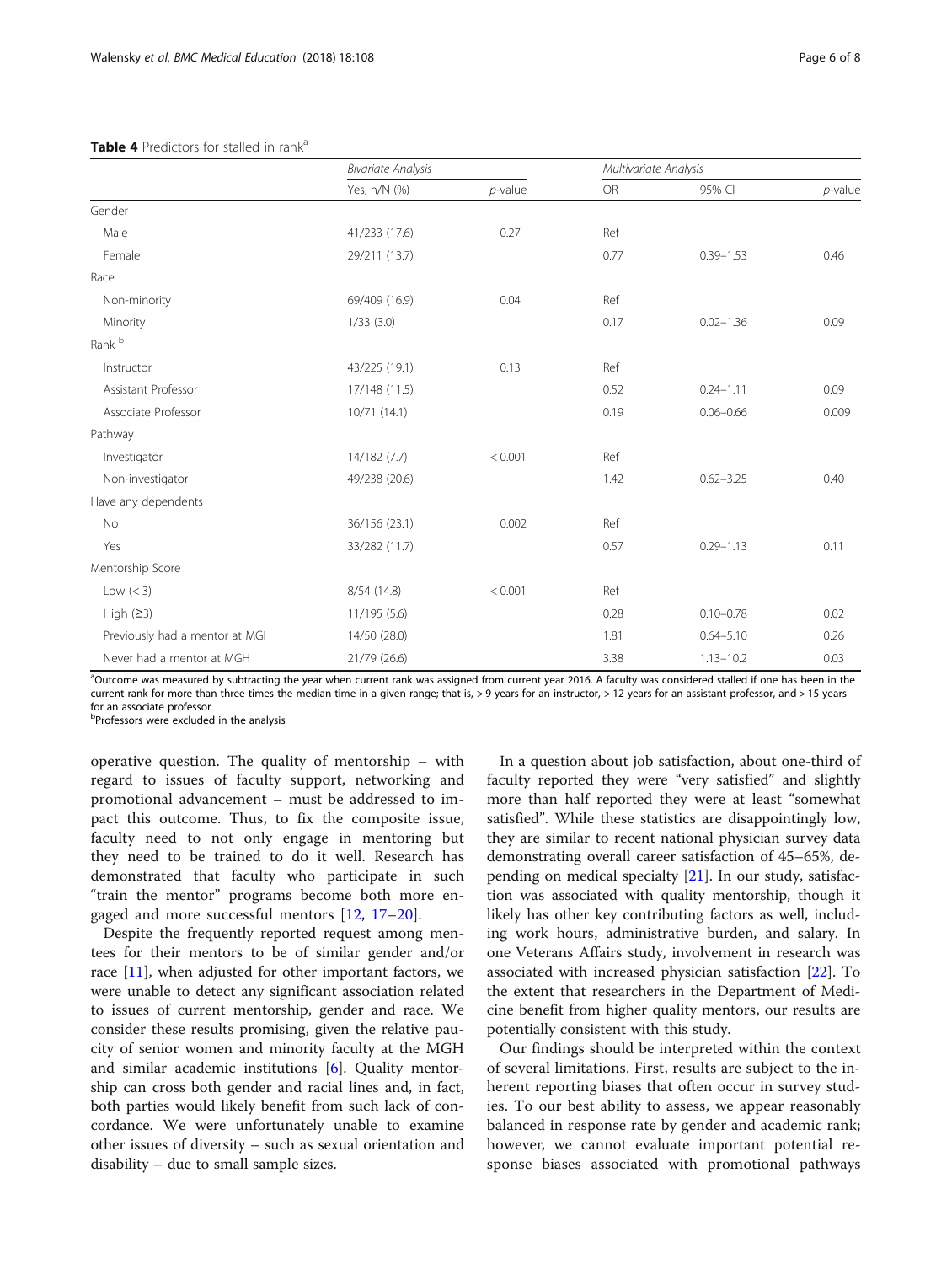<span id="page-6-0"></span>

|                                | <b>Bivariate Analysis</b>           |                              |                             | Multivariate Analysis <sup>b</sup> |           |               |            |
|--------------------------------|-------------------------------------|------------------------------|-----------------------------|------------------------------------|-----------|---------------|------------|
|                                | Not satisfied, <sup>a</sup><br>N(%) | Somewhat satisfied,<br>N(% ) | Strongly satisfied,<br>N(%) | $p$ -value                         | <b>OR</b> | 95% CI        | $p$ -value |
| Gender                         |                                     |                              |                             |                                    |           |               |            |
| Male                           | 62 (21.8)                           | 117(41.2)                    | 105 (37.0)                  | 0.009                              | Ref       |               |            |
| Female                         | 63 (29.0)                           | 101 (46.5)                   | 53 (24.4)                   |                                    | 0.48      | $0.30 - 0.77$ | 0.002      |
| Race                           |                                     |                              |                             |                                    |           |               |            |
| Non-minority                   | 115 (24.6)                          | 204 (43.6)                   | 149 (31.8)                  | 0.96                               | Ref       |               |            |
| Minority                       | 8(26.7)                             | 13(43.3)                     | 9(30.0)                     |                                    | 1.08      | $0.44 - 2.63$ | 0.86       |
| Rank                           |                                     |                              |                             |                                    |           |               |            |
| Instructor                     | 63 (28.3)                           | 93 (41.7)                    | 67 (30.0)                   | 0.002                              | Ref       |               |            |
| Assistant Professor            | 45 (29.6)                           | 69 (45.4)                    | 38 (25.0)                   |                                    | 0.88      | $0.52 - 1.50$ | 0.63       |
| Associate Professor            | 10(14.5)                            | 35 (50.7)                    | 24 (34.8)                   |                                    | 1.30      | $0.65 - 2.60$ | 0.46       |
| Professor                      | 7(12.5)                             | 20 (35.7)                    | 29 (51.8)                   |                                    | 2.78      | $1.35 - 5.74$ | 0.006      |
| Pathway                        |                                     |                              |                             |                                    |           |               |            |
| Investigator                   | 48 (22.5)                           | 89 (41.8)                    | 76 (35.7)                   | 0.37                               | Ref       |               |            |
| Non-investigator               | 64 (24.6)                           | 119 (45.8)                   | 77 (29.6)                   |                                    | 1.00      | $0.63 - 1.58$ | 0.99       |
| Mentorship Score               |                                     |                              |                             |                                    |           |               |            |
| Low $(< 3)$                    | 27(46.6)                            | 21(36.2)                     | 10(17.2)                    | < 0.001                            | Ref       |               |            |
| High $(≥3)$                    | 37 (17.1)                           | 92 (42.4)                    | 88 (40.6)                   |                                    | 3.91      | $1.77 - 8.63$ | < 0.001    |
| Previously had a mentor at MGH | 17(27.0)                            | 25 (39.7)                    | 21(33.3)                    |                                    | 1.88      | $0.73 - 4.85$ | 0.19       |
| Never had a mentor at MGH      | 34 (33.0)                           | 50 (48.5)                    | 19 (18.4)                   |                                    | 0.99      | $0.39 - 2.50$ | 0.98       |

<sup>a</sup>Included all responses of very unsatisfied, unsatisfied, or neither satisfied nor unsatisfied

**b**Outcome of multivariate analysis: strongly satisfied

and mentorship experiences. Second, our results may not be generalizable beyond the Department of Medicine at the MGH. However, we hope these results will motivate other institutions to consider their own mentorship evaluative studies and further propagate national attention to these needs broadly in academic medicine. Third, we acknowledge that results of the survey – especially with regard to career advancement and job satisfaction – may be influenced and confounded by mentorship that occurs from individuals outside of MGH. Finally, we acknowledge that our assessment of *stalled in rank* as a surrogate for academic productivity is limited: MGH does not have the typical "up or out" tenure process, and HMS has a wellrecognized protracted process of promotional advancement. Further, those on the Clinical Expertise pathway who are more motivated by excellent, devoted patient care than by promotion may not select to spend their energy on a time-intensive promotional process.

We are among the first to empirically "open the box" on mentoring activities at the MGH, examining the difficult question within our own department, "how are we doing?" We find that two-thirds of our faculty – especially those involved in scientific investigation – are supported by thriving mentor relationships, and these faculty are met with similar successful academic productivity and job satisfaction. The remaining faculty represent potential opportunities lost that must be redeemed.

# Conclusions

Having identified areas needing attention, we intend to take the critical next steps toward improvement and change. Central to these steps will be the establishment of mentorship development activities, both to expand the pool of available mentors and to improve the effectiveness of ongoing mentorship activities. Identification of current mentorship successes in pathways other than investigation will be a key toward understanding and promoting these relationships toward both emulation and expansion.

# Additional file

[Additional file 1:](https://doi.org/10.1186/s12909-018-1191-5) Copy of survey directed to Massachusetts General Hospital Department of Medicine Faculty. Survey domains include: personal demographics, professional characteristics, diversity, overall satisfaction, mentoring, prospects for promotion, relationship with supervisor/chief, and comments and additional demographics. (PDF 174 kb)